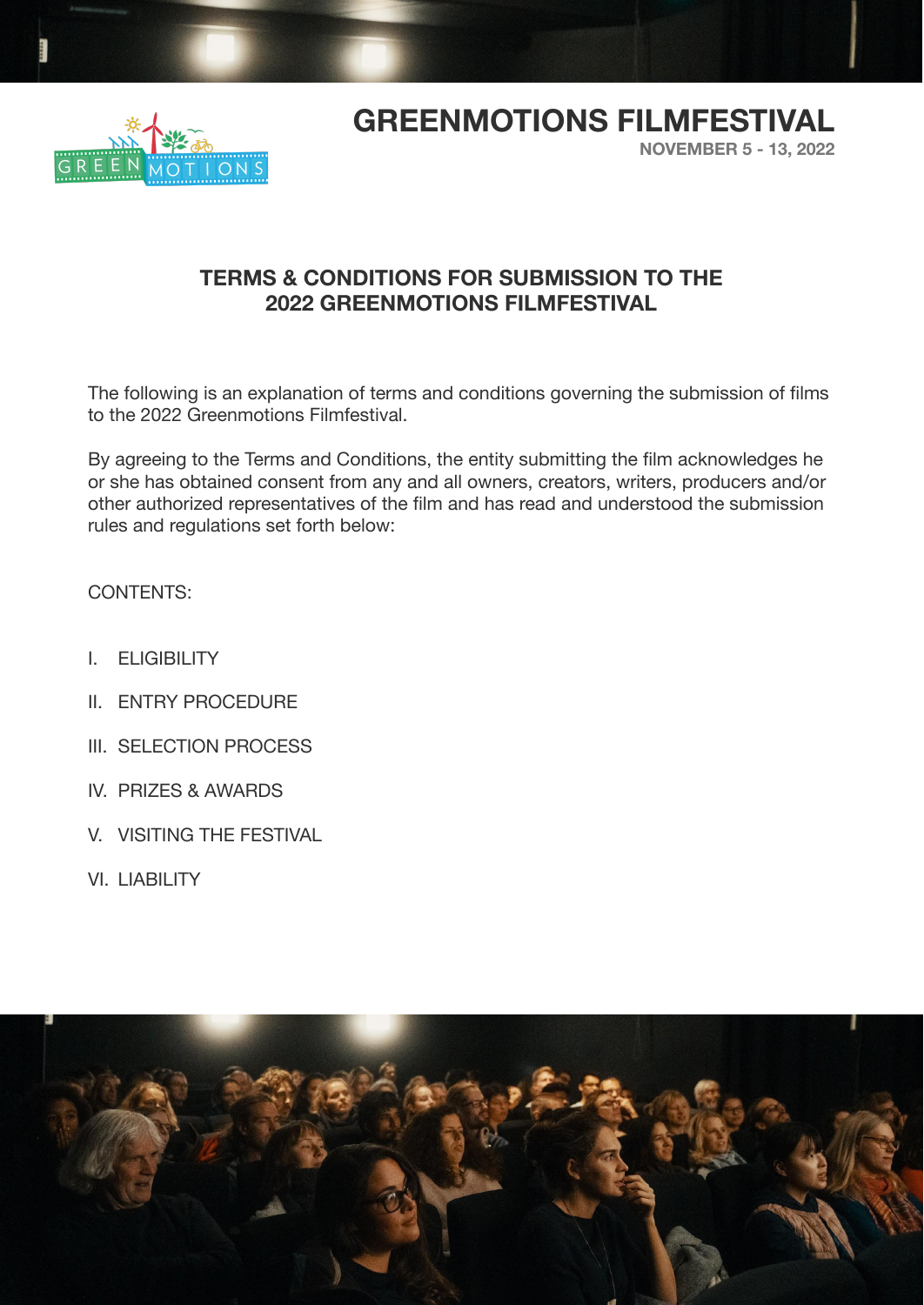#### **I. ELIGIBILITY**

**NOTE: The participation is open for everyone. The festival is open to films of all production techniques, including animation, documentary, drama, experimental or artistic films and hybrid work from low to high budgets.**

- 1) All films should be solution oriented towards the current and future environmental problems as well as the advancement of humanity in harmony with nature. We are looking for films that are inspirational, that empower the audience to take action and provide tools on how to get involved in the change towards a more regenerative culture/lifestyle.
- 2) Problem focused films without given solutions will not be accepted.
- 3) The films can focus on one or more of the environmental or sustainability topics. This may include: recycling, agriculture, agriculture transition, energy, energy transition, green economy / green business, green tech / green design, sustainable mobility, sustainable cities, sustainable consumption, biodiversity, degrowth / slow food, renewable energies, the energy transition and/or climate change.
- 4) Films may also be of a social, political, psychological and artistic nature or any other as long as the topic relates to the concept of the festival, for example: mindfulness, consciousness, social issues, etc.
- 5) Films for the short film competition must have a running time of 20 minutes or less, including credits.
- 6) Films for the Long feature films should have a running time of 20-120 minutes. The festival does not require any premiere status but notes that this may come into consideration during the selection process and will be highlighted in communications. **Films must have been completed after 31st December 2019. We accept films completed in 2020 - 2022.**
- 7) Films that have previously been submitted to the festival will be accepted again, as long as they have not yet been shown in the program.
- 8) All languages are accepted. For all other languages other than German or English, German or English subtitles are required (German preferred). For German films, English subtitles are desirable.

#### **II. ENTRY PROCEDURE**

- **1) The deadline to submit your film is 1st of July 2022.**
- 2) Submission via Filmfreeway <https://filmfreeway.com>: https://filmfreeway.com/Greenmotionsfilmfestival2022 **OR** the films can also be submitted through the website http://greenmotions-filmfestival.de with no cost. Please select only one platform to submit your film. Choose one category that you would like to submit your film to.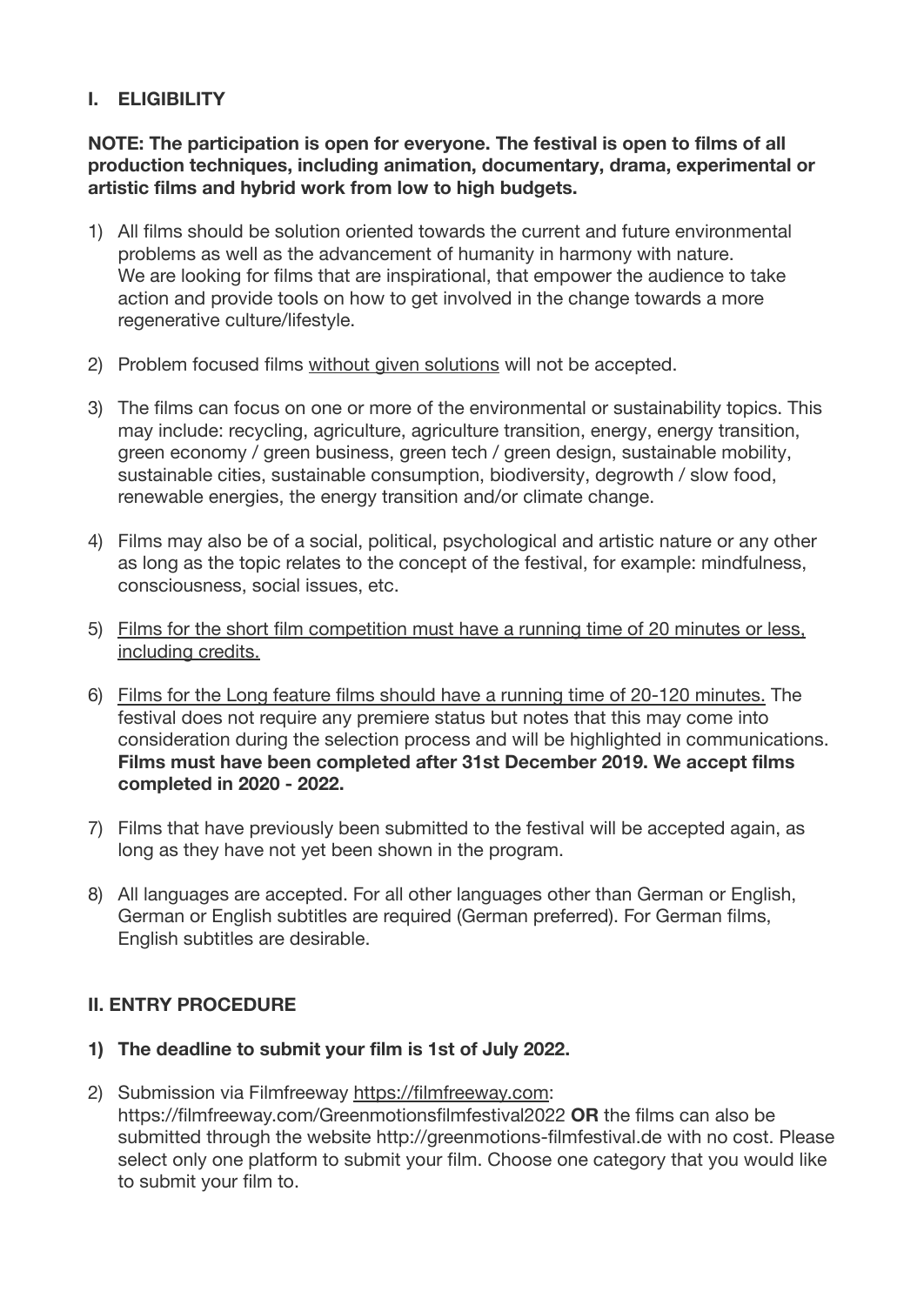- 3) All films must be in high video quality (at least 720p HD) and good audio quality. At least one still of the film should be included. Submission material for long feature films should include a trailer.
- 4) If the film is selected for the program or the competition, we will request a digital screening copy. Video tape formats or film prints are not applicable. The festival informs the participants personally about the submission of the screening copies. For the long feature films, a physical copy is required: Accepted formats are Data-DVD, blu-ray, hard drive or USB drive. For the short film competition, a high quality screening copy through a download link is required. If this is not possible, please contact competition@greenmotions-filmfestival.de for further instructions. Shipping costs for screening copies will not be refunded, copies will not be returned.
- 5) Besides the main festival event there are individual film screenings throughout the year. Our aim is to popularize the submitted works and their makers, as well as to enthuse and sensitize the audience for such topics. Therefore, we would be pleased if the filmmakers who submit films to us give us permission to screen films outside the scope of the main festival. If you do not agree, please write an email to [films@greenmotions-filmfestival.de](mailto:films@greenmotions-filmfestival.de)
- 6) One or more films can be uploaded by a single director but each film should be submitted separately.
- 7) Participants are not entitled to claim rental or other fees for the screenings of their films at the festival.
- 8) Depending on the fundraising done throughout the year, we might offer a contribution to cover both preparation and shipping expenses. **For 2022 we have committed to a 100 € per feature film and 25-50 € per short film.**

#### **III. SELECTION PROCESS**

- 1) All submitted films will be checked for certain criteria (for appropriate content, maximum duration, etc.) and will accordingly be approved or rejected.
- 2) An independent selection committee is appointed by the festival to view all submissions for programming consideration. Pre-selected films will be announced latest at the beginning of November 2022 by email or via our website www.greenmotions-filmfestival.de. Please provide an email address, and ensure that the domain greenmotions-filmfestival.de is permitted to email to you.
- 3) From the pre-selected short films, a jury of experts will make a selection. The pre-selected and winning short films will be screened at the festival. A selection of short films will also be shown at a pre-event in schools.
- 4) The winners of the short and long feature film competitions will be announced at the award ceremony during the festival.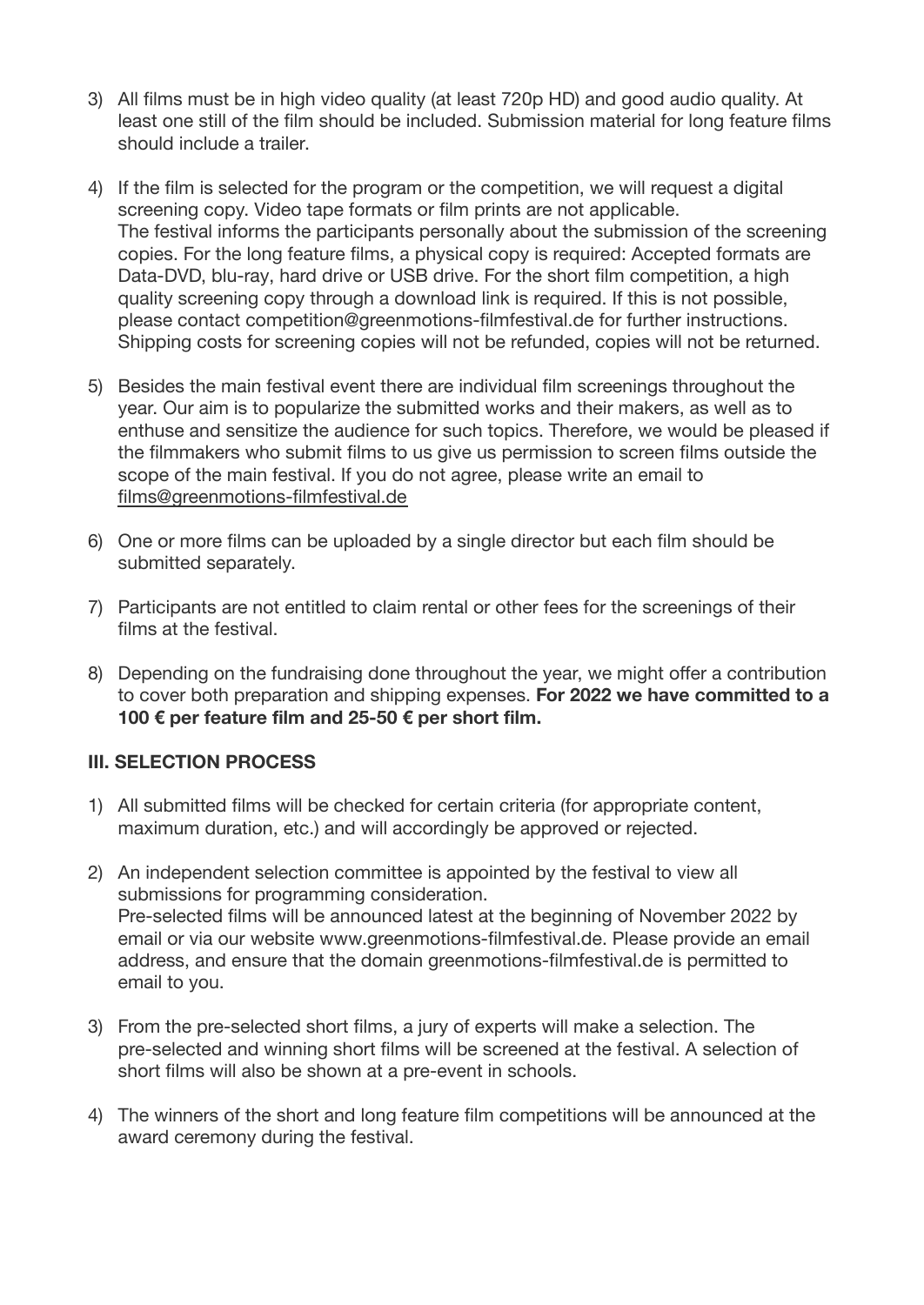- 5) Long feature films will be nominated for an audience award. The winner of the audience award will be announced at the end of the festival.
- 6) Long feature films under this year's special topic will be considered separately and the best film will be selected by a jury of experts. The special topic at the 2022 festival is 'Women Empowerment in Climate Activism'.

# **PRIZES & AWARDS**

We offer three prizes with an amount of **1.500 € each**. The exact amount may vary depending on the fundraising done throughout the year. Juries of experts will select the best short and long feature films. The prize of the audience choice will be given only to long feature films.

#### **VISITING THE FESTIVAL**

The directors of all films are invited to be guests of the festival. The festival would like to arrange for as many filmmakers of the 2020-2022 selection as possible to visit the festival. Regrettably, no matter how much we would like to cover transport costs, the festival is restricted by budget constraints.

The festival therefore may give a partial payment of the transport costs (up to 100  $\epsilon$  per film) to the filmmakers. If you need support, please get in touch with the festival through [competition@greenmotions-filmfestival.de](mailto:competition@greenmotions-filmfestival.de).

If the director or producer of the film cannot attend the Festival, the invitation may be forwarded to another member of the film crew. We try to organise local private accommodation for festival visitors. More information about guest services will be provided personally to successful applicants.

#### **LIABILITY**

- 1) The sender of the submitted film is responsible for all copyrights.
- 2) The applicant is legally authorized to enter his/her film in the festival and, if selected for the festival, authorized to give screening permission.
- 3) The applicant has secured all necessary rights for both picture and sound, and the exhibition will not violate or infringe upon any rights, including but not limited to music, images, and content.
- 4) She or he warrants the submitted material does not defame or invade the rights of any person living or dead. She or he fully indemnifies Greenmotions Filmfestival against any claim made for such violations of law.
- 5) The applicant agrees to hold the Greenmotions Film Festival harmless from and defend them against all claims, demands, losses, damages, judgements and liabilities.